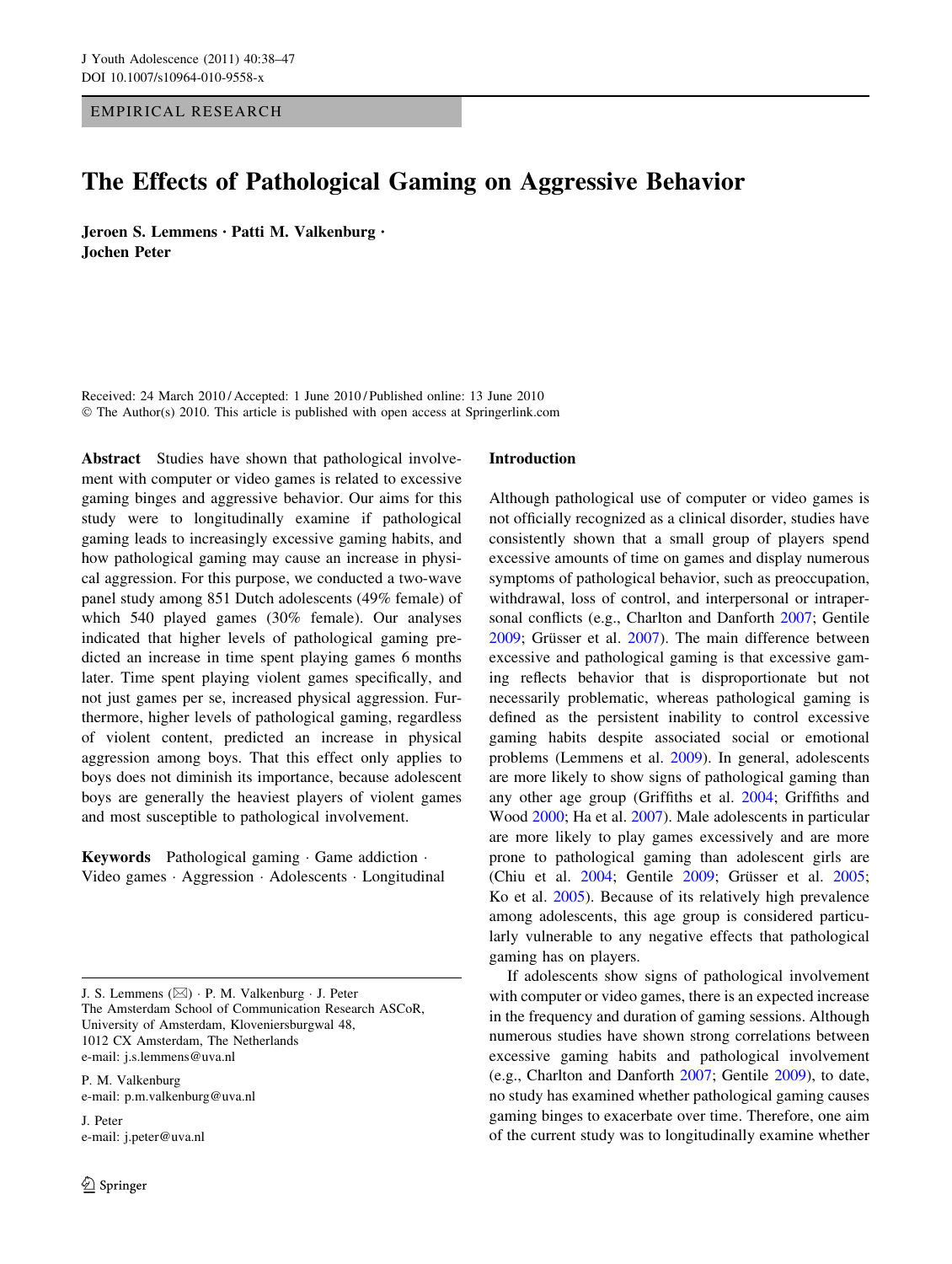pathological gaming among adolescents predicted an increase in the frequency and duration of gaming sessions. The prolonged inability to control excessive gaming habits coupled with the willingness to sacrifice progressively more in order to continue playing is likely to cause disruptions in the lives of players due to displacement of other important activities, such as educational pursuits or interpersonal contacts (Chiu et al. [2004;](#page-8-0) Griffiths and Davies [2005](#page-9-0)).

The occurrence of social and emotional problems is considered a crucial feature in distinguishing addictions from excessive habits (LaRose et al. [2003\)](#page-9-0). Therefore, studies that have applied survey scales to measure pathological gaming have generally included items concerning various problems and conflicts arising from gaming habits (e.g., Charlton and Danforth [2007;](#page-8-0) Salguero and Moran [2002\)](#page-9-0). This does not mean that all sorts of problematic behavior or negative emotional states are inherently associated with this type of pathological behavior. For instance, lower psychosocial well-being is generally regarded as an antecedent of pathological involvement with (online) games (Lo et al. [2005](#page-9-0); Seay and Kraut, [2007](#page-9-0)), whereas aggressive behavior is generally considered a consequence of pathological gaming (Caplan et al. [2009](#page-8-0); Grüsser et al. [2007;](#page-9-0) Kim et al. [2008\)](#page-9-0). For adolescent gamers and their families, this increase in aggressive outbursts is arguably the most problematic consequence of pathological gaming. Therefore, theoretical explanations of how pathological gaming may cause aggressive behavior warrant further examination.

One possible explanation is grounded in the fact that interpersonal aggression can be a consequence of all sorts of addictive behaviors, such as substance dependence (Giancola et al. [1996\)](#page-9-0), alcohol dependence (Pihl and Peterson [1995](#page-9-0)), and pathological gambling (Parke and Griffiths [2005](#page-9-0)). There is mounting evidence that this aggression may be caused by craving and withdrawal symptoms following from abstinence after prolonged use (Hoaken and Stewart [2003](#page-9-0)). In general, withdrawal symptoms cause deficiencies in self-control that are conducive to all sorts of addictive behaviors and may induce relapse after treatment (Baumeister [2003](#page-8-0)). Among adolescents, deficits in self-control, lack of reflection and/or insensitivity to consequences can lead to unprovoked and disproportionate acts of physical aggression due to decreased functioning of behavioral inhibition (Atkins and Stoff [1993](#page-8-0)). Similarly, studies have shown that when parents attempt to restrict their children's pathological use of games, these attempts are often met with hostility and aggression (Young [2009](#page-9-0)). Therefore, aggressive behavior in adolescent players may be partly caused by symptoms inherent to pathological gaming, such as craving for addiction-related stimuli (i.e., games) and withdrawal symptoms when they are forced not to play.

Another explanation why pathological gaming may cause an increase in aggressive behavior concerns the aggression-inducing long-term effects of pathological involvement with violent games. Several longitudinal survey studies have indicated that time spent on violent games specifically, and not just any games, causes an increase in aggressive behavior (Anderson et al. [2008;](#page-8-0) Gentile and Gentile [2008;](#page-9-0) Möller and Krahé [2009](#page-9-0)). According to the General Aggression Model, use of violent video games can reinforce aggressive scripts, perceptual schemata, aggressive attitudes, and aggression desensitization (e.g., Anderson and Bushman [2002](#page-8-0)). By constantly rewarding players for violent actions, automated aggressive knowledge structures and emotional desensitization to violent stimuli are learned (Carnagey and Anderson [2005\)](#page-8-0). For instance, when playing a violent game, such as a first person shooter, relentlessly shooting and killing opponents is not only rewarded, it is in fact necessary for a player's virtual survival. The more these aggressive actions are rehearsed, the greater their impact on hostile emotion and aggressive thinking (Carnagey and Anderson [2005\)](#page-8-0). Thus, if adolescents show pathological involvement with violent games specifically, they may start displaying more aggressive behavior because their excessive involvement with these games has taught them that aggressive responses are an acceptable way to resolve conflicts (e.g., Möller and Krahé [2009](#page-9-0)).

Although previous studies generally assumed that pathological gaming has an effect on aggressive behavior, and not vice versa (e.g., Caplan et al. [2009](#page-8-0); Grüsser et al. [2007](#page-9-0); Kim et al. [2008\)](#page-9-0), the cross-sectional nature of these studies does not allow for rigorous testing of such causal assumptions. Furthermore, because these previous studies have not taken into account whether players were pathologically involved with violent or non-violent games, we do not know whether aggressive behavior may be caused, or aggravated by, the violent content of games. Considering the effect of time spent playing violent games on physical aggression that was found in previous longitudinal studies (e.g., Anderson et al. [2008;](#page-8-0) Gentile and Gentile  $2008$ ; Möller and Krahé  $2009$ ), we assumed that both pathological and non-pathological involvement with violent games would increase physical aggression among adolescent gamers.

Despite the fact that previous studies have consistently shown that girls are much less likely to play violent games than boys (e.g., Gentile et al. [2004](#page-9-0); Möller and Krahé [2009](#page-9-0)), these studies also showed that if girls played violent games, the effects on aggressive behavior were not different from the effects on boys. Because boys are much more likely to play violent games, we expect that boys are also more likely to show pathological involvement with violent games, which makes them more prone to aggression-inducing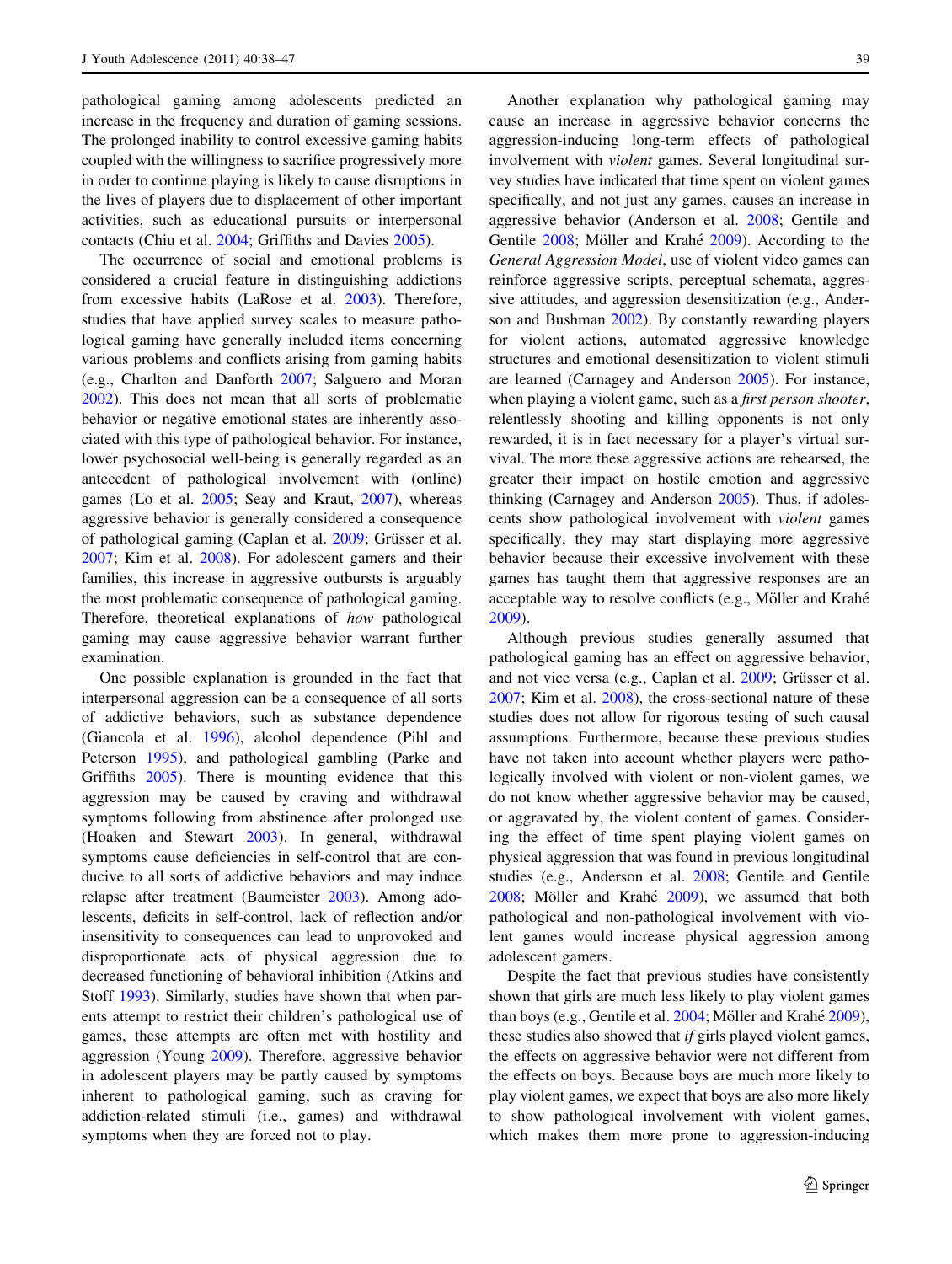effects of violent content. Therefore, our final aim was to examine whether the effect of pathological gaming on physical aggression was different between adolescent girls and boys.

# The Current Study

This study aims to expand our understanding of adolescents' excessive and pathological involvement with computer or video games and how this behavior is related to physical aggression. Specifically, the current longitudinal study had four main aims. Our first aim was to examine whether pathological gaming among adolescents predicted an increase in the frequency and duration of gaming sessions. Our second aim was to determine if pathological gaming causes an increase in physical aggression. Our third aim was to examine whether the effect of pathological gaming on physical aggression is caused, or aggravated by, violent content of games. Our final aim was to examine whether the possible effects of pathological gaming on physical aggression were different between adolescent girls and boys. For this purpose, we conducted a two-wave panel study among 540 game-playing adolescents from the Netherlands (30% girls).

# Method

#### Sample

In December 2008, 1,024 adolescents from four schools of secondary education in both urban and suburban districts in the Netherlands participated in the first wave of a two-wave longitudinal survey study (51% boys). Students were from various socio-economic and cultural backgrounds, with ages ranging between 11 and 17 years, (mean age  $= 13.9$ ,  $SD = 1.4$ ). Six months later, in June 2009, we fielded the second wave among 941 adolescents (mean age 14.3,  $SD = 1.4$ ). In total, 851 respondents (90% from wave 2) were matched between waves (i.e., corresponding names or student numbers, see procedure below). When respondents indicated that they had not played a computer or video game in the past month, they were exempt from filling in any game-related questions. In the first wave, 76%  $(N = 781)$  of the respondents played games (37% girls and 63% boys). In the second wave, 68% ( $N = 639$ ) played games (33% girls and 67% boys). Because the analysis technique we used (see data analysis below) does not accept missing cases, we could only include respondents who played games in both waves ( $N = 547$ ). Respondents with more than two missing values on a variable were eliminated from further analysis  $(N = 7)$ . For respondents

with one or two missing values, we replaced the missing value by that respondent's mean score on that specific variable. Out of our initial 851 matched respondents (51% boys), 540 game-playing respondents (70% boys) were included in our analyses.

# Procedure

In both waves, a paper-and-pencil survey was distributed during school hours after acquiring consent from the schools, teachers and respondents' parents (i.e., parents were informed about the study and could reply if they refused to have their child participate). Consent rates for participation were 100%. In order to match responses from the two waves, respondents were required to fill in either their name or their personal student number. Respondents were assured that their answers would be analyzed only by the principal investigators, and not shown to their teachers or parents. Most participants completed the survey within 20 min and received a small present for their participation.

### Measures

# Pathological Gaming

To measure respondents' level of pathological gaming, we used a seven-item game addiction scale developed by Lemmens et al. [\(2009](#page-9-0)), which is based on the DSM IVcriteria for pathological gambling previously adapted by Griffiths ([2005\)](#page-9-0). This scale included one item for each of the seven underlying criteria of pathological gaming: (1) Salience: "Did you spend all day thinking about a game?" (2) Tolerance: ''Did you start spending increasing amounts of time on games?" (3) Mood modification: "Have you played games to forget about real life?" (4) Relapse: ''Have others unsuccessfully tried to reduce your game use?" (5) Withdrawal: "Did you feel bad when you were unable to play?" (6) Conflict: "Did you have fights with others (e.g., family, friends) over your time spent on games?" (7) Problems: "Have you neglected other important activities (e.g., school or work) to play games?'' Every item was preceded by the statement: ''During the last 6 months, how often…'' Players rated all items on a 5-point scale: 1 (never), 2 (rarely), 3 (sometimes), 4 (often), 5 (very often). Exploratory factor analysis (EFA) indicated that the game addiction scale was unidimensional in both waves, explaining 43% of the variance in wave 1, and 48% in wave 2. The seven-item scale had Cronbach's alphas of .77 ( $M = 1.82$ ,  $SD = .64$ ) in the first wave, and .81  $(M = 1.68, SD = .62)$  in the second wave.

Because it is increasingly believed that mental and behavioral disorders can best be understood as scores on a continuum (e.g., Satcher [2000](#page-9-0)), we conceptualized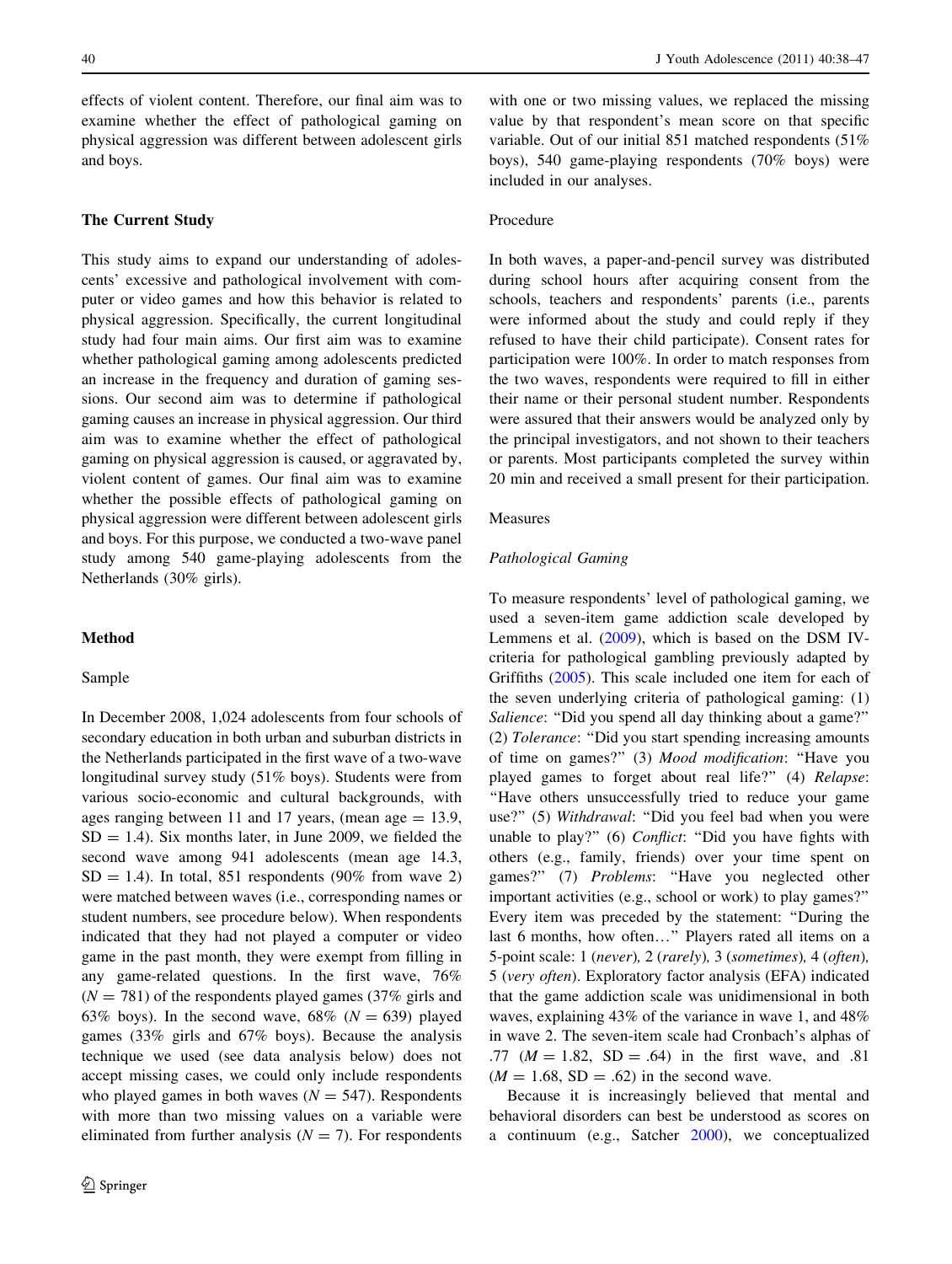pathological gaming as a continuum, instead of using an arbitrary cut-off point to determine if someone is addicted or not. Therefore, contrary to earlier studies (e.g., Charlton and Danforth [2007;](#page-8-0) Gentile [2009](#page-8-0)), we performed no dichotomous comparisons (i.e., game addicts vs. nonaddicts), but used the individual mean score on the sevenitem game addiction scale as an indicator of pathological gaming severity (means ranged from 1 through 4.43 across waves). Respondents' mean scores were not distributed normally, as indicated by the Shapiro–Wilk test. In both waves, mean scores on the game addiction scale were positively skewed. Specifically,  $25\%$  ( $N = 138$ ) in wave 1, and 38% ( $N = 208$ ) in wave 2, had a mean score below 1.3, thereby indicating that a large group of adolescent gamers generally never experienced signs of pathological gaming. Conversely,  $6\%$  ( $N = 34$ ) in wave 1, and  $4\%$  $(N = 21)$  in wave 2, had a mean score of 3 or higher on the game addiction scale, which makes it reasonable to assume that a small group of gamers experienced most signs of pathological gaming at least sometimes during the past 6 months.

# Time Spent on Games

We asked three sets of questions regarding respondents' time spent playing games on different platforms (PCs, consoles, or handheld gaming devices). First we asked ''How many days a week do you play games on a console/ pc/handheld''. Followed by ''On an average day that you play games on a pc/console/handheld, how much time do you spend playing?'' The weekly time spent on computer or video games was measured by multiplying the days per week by the number of hours per day spent on these activities. Adolescents generally spent more time playing on a PC ( $M = 5.7$ , SD = 7.0) than on game consoles  $(M = 4.2, SD = 5.4)$  or handheld gaming devices  $(M = 1.4, SD = 3.0)$ . Overall time spent on games was calculated by combining the weekly time spent on PCs, consoles, and handheld gaming devices. Weekly time spent on games ranged from 15 min through 77 h per week, with an average of 11.3 h per week  $(SD = 10.1)$  across waves. A small group of respondents  $(4\%, N = 22)$  indicated playing computer or video games every day for at least 5 h or more across waves.

#### Violent Game Play

Following weighted measures of violent video game play (e.g., Gentile and Gentile  $2008$ ; Möller and Krahé  $2009$ ), we created a weighted score to determine the relative amount of time spent on violent games. Respondents were asked ''Which games have you played the most during the last 6 months?'' Respondents could report up to three titles, and indicate whether each game was primarily played online or offline. In wave 1, more than 98% of respondents (97% in wave 2) mentioned at least one game title, 83% mentioned two game titles (84% in wave 2), and 54% named three titles (57% in wave 2). All game titles were analyzed and coded for violent content using the Pan-European Game Information (PEGI) online database. Similar to the Entertainment Software Rating Board in the US, PEGI provides detailed recommendations regarding the age suitability of game content in the form of age labels and content descriptors on game packages for over 10.000 computer and video games in 30 European countries (PEGI [2010](#page-9-0)).

In the current study, games were considered violent when PEGI had labeled them with a ''violence'' content descriptor, indicating that the game contains depictions of violence, and an age rating of 12, 16 or 18. Games with a violent descriptor and an age rating lower than 12 (e.g., Bomberman, Ratchet & Clank) were considered fantasy violence and not coded as violent games. In total, approximately 850 unique titles were mentioned, resulting from 2,524 games being played across waves. 16% of these games consisted of so-called "casual games" (81% onlineonly) not rated by PEGI because these games are not available through retail. Although some of these casual games may contain violence, they were not coded as violent games. Another 2% were non-descriptive platform names (e.g., DS, Wii) also coded as non-violent. In total, more than 2,000 games, totaling approximately 650 unique titles, were examined for violent content and age classification using the PEGI database. Out of the 2,524 games mentioned by participants across waves,  $52\%$  ( $N = 1,301$ ) was coded as non-violent either because they had a PEGI age rating of 12 or lower without a violence descriptor (33%), because they were either casual games or onlineonly games, and therefore not rated in the PEGI database (16%), or because they were non-descriptive platform names (2%). In total, 1,223 games (48%) were coded as violent games, either because they had a PEGI age rating of 12 with a violence descriptor (16%), a PEGI age rating of 16 (17%), or because they had a PEGI age rating of 18 (15%). All games with an age rating of 16 or 18 had a PEGI violence descriptor.

The number of violent games reported by each respondent (range 0–3) was divided by the total number of games reported (range 0–3), thereby creating a weighted score of the relative number of violent games played (0, .33, .50, .67, or 1). 40% of respondents had a relative score of 0  $(N = 214$  in wave 1,  $N = 219$  in wave 2), indicating that they generally did not play violent games. In contrast, 23% of respondents had a relative score of 1 ( $N = 125$  in wave 1,  $N = 127$  in wave 2) indicating that they generally only played violent games. In order to create a weighted score of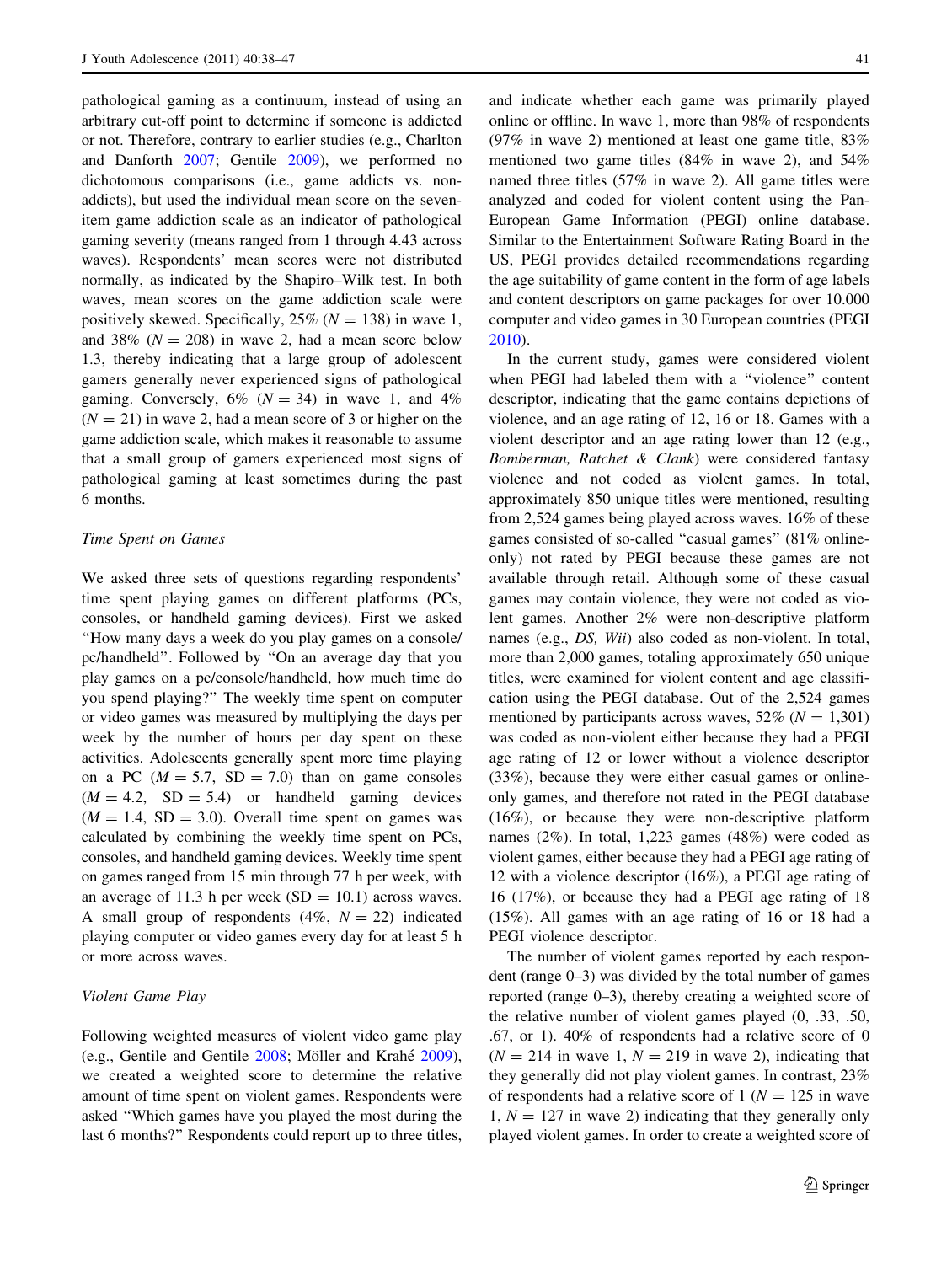time spent playing violent games, we multiplied the relative amount of violent games by respondents' weekly time spent on games, thereby creating a weighted measure of time spent on violent games for wave 1 ( $M = 7.03$ ,  $SD = 9.98$ ) and wave 2 ( $M = 5.80$ ,  $SD = 9.83$ ).

#### Physical Aggression

Aggression has been defined as physical or nonphysical behavior directed toward harming or injuring another living being who is motivated to avoid such treatment (Baron and Richardson [1994](#page-8-0)). Since violent games focus almost exclusively on physical acts of violence, effects are expected to show up primarily on physical aggression as an outcome measure. Therefore, in line with previous studies on aggression (e.g., Huesmann and Taylor [2006\)](#page-9-0) we focused on self-reported forms of physical aggression that pose a significant risk of injury to victims. Aggressive behavior was measured using seven items from the Physical Aggression Subscale from Buss and Perry's ([1992\)](#page-8-0) Aggression Questionnaire. All seven items measured acts of physical aggression towards others (e.g., fighting, punching). Respondents were asked to reflect on the past 6 months when responding to items, such as: ''There are people that pushed me so far that we came to blows'' and ''Once in a while I can't control the urge to strike another person.'' Response categories ranged from 1 (totally disagree) to 5 (totally agree). EFA indicated that the scale was unidimensional, explaining 63% of the variance in wave 1 and 65% in wave 2. Cronbach's alpha for this scale was .89 in the first wave  $(M = 2.11, SD = .95)$  and .91 in the second wave  $(M = 2.10, SD = .96)$ . The scale items were averaged to create the measure for physical aggression.

#### Data Analysis

We tested for causal-correlational relations using autoregressive cross-lagged panel models in structural equation modeling (Amos 7.0). These autoregressive effect models eliminate a considerable proportion of potentially confounding variance and increase the validity of the influence of specific predictors at time 1 on outcomes at time 2 (Schlüter et al.  $2006$ ). For the latent constructs aggression and pathological gaming, item parcels served as indicators. Item parcels generally lead to more parsimonious models, reduce the chances for double loadings to occur, diminish the impact of the various sources of sampling error, and are less likely than individual items to violate the assumption of normal distribution (e.g., Little et al. [2002\)](#page-9-0). The items from each construct were distributed over two parcels using the factorial algorithm (see Rogers and Schmitt [2004,](#page-9-0) for a description of this procedure).

#### Results

#### Descriptive Results

# Games Played

Across waves, the most popular games were Call of Duty (Modern Warfare and World at War,  $N = 237$ , 12% of games), Grand Theft Auto (GTA III, San Andreas, and GTA IV,  $N = 203$ , 10% of games), and FIFA (FIFA 2008 and FIFA 2009,  $N = 194$ , 10% of games). The most popular games overall were identical to the most popular games among male gamers, and most of these were violent. The most popular games among female gamers  $(N = 159)$  were non-violent games, such as online casual games (e.g., GoSupermodel, Bubble Trouble,  $N = 181, 31\%$  of games mentioned by girls), and *The Sims (The Sims 1, 2, and 3,*  $N = 77$ , 13% of games mentioned by girls). Approximately 58% of all games were predominantly played online. Respondents' age was not related to the PEGI age ratings of their favorite games, and 42% of respondents reported playing at least one game that was over their age limit.

Correlations Within and Between Waves

Zero-order correlations for all relevant variables are dis-played in Table [1.](#page-5-0) Age of respondents  $(M = 14.1,$  $SD = 1.34$ ) did not show any significant correlation with the variables and was therefore not reported in the table. As the first column of Table [1](#page-5-0) shows, female gamers showed less physical aggression, spent less time on games, played less violent games, and showed lower levels of pathological gaming than male adolescent gamers did. Time spent on games, violent game play, and pathological gaming were all correlated with aggressive behavior both within and between waves. Pathological gaming was also correlated between waves  $(r = .61, p < .001)$ .

Cross-Lagged Effect of Pathological Gaming on Gaming Habits

The correlations from Table [1](#page-5-0) indicated a strong correlation between pathological gaming and the frequency and duration of gaming sessions  $(r = .51$  in wave 1, and  $r = .45$  in wave 2,  $ps < .001$ ). Our first aim was to examine whether higher levels of pathological gaming in wave 1 predicted an increase in the frequency and duration of gaming sessions in wave 2. For this purpose we tested an autoregressive structural equation model (Cole and Maxwell [2003](#page-8-0); Schlüter et al. [2006\)](#page-9-0) as displayed in Fig. [1.](#page-5-0) The latent construct pathological gaming was estimated from two item-parcels not shown in the figure. Fit indices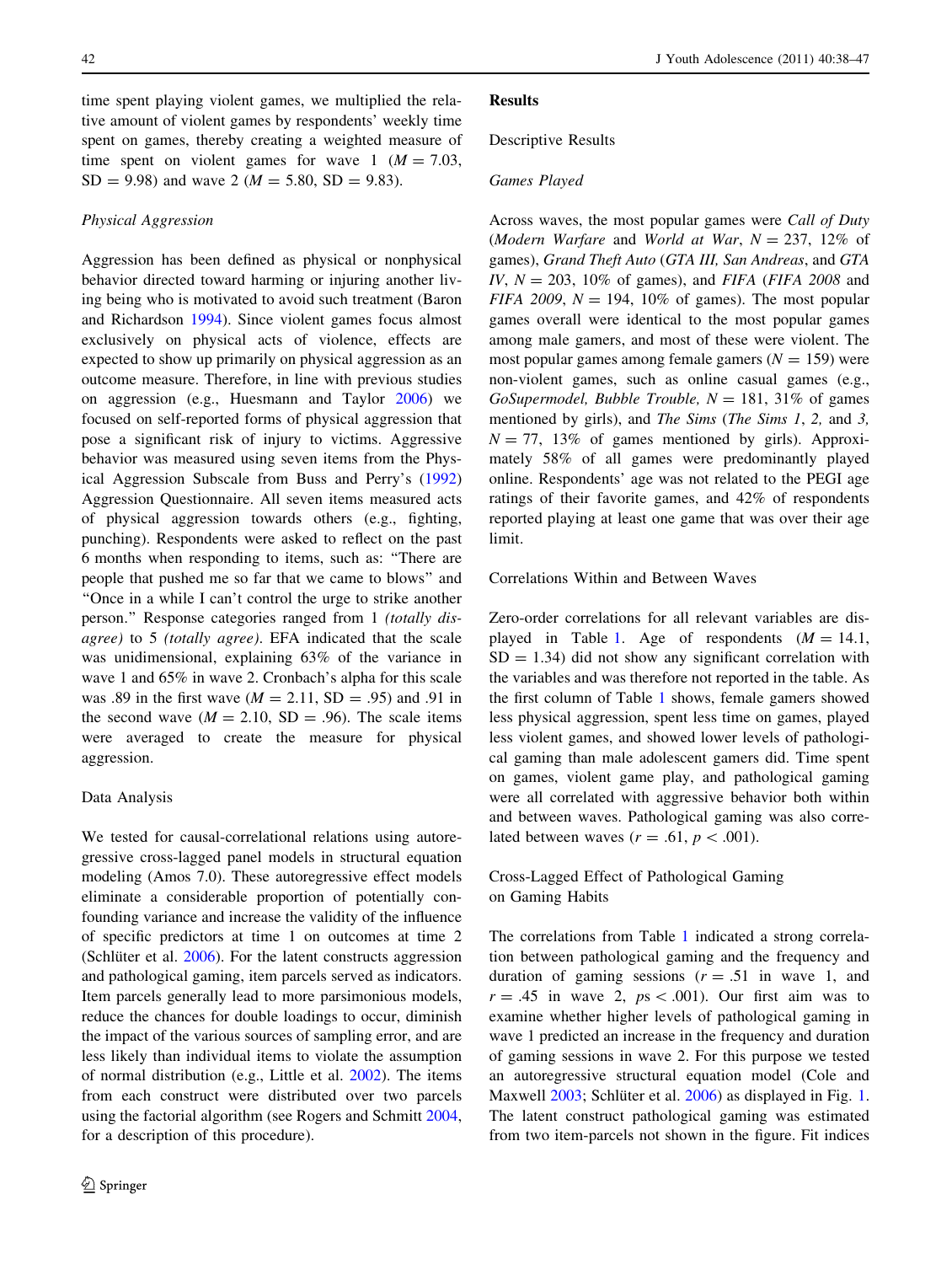<span id="page-5-0"></span>**Table 1** Correlations within and between waves 1 and 2 ( $N = 540$ )

|                | Gender                      | Physical aggression |                | Time spent on games |                | Time spent on violent games |                |
|----------------|-----------------------------|---------------------|----------------|---------------------|----------------|-----------------------------|----------------|
|                |                             | W1                  | W <sub>2</sub> | W1                  | W <sub>2</sub> | W1                          | W <sub>2</sub> |
|                | Physical aggression         |                     |                |                     |                |                             |                |
| W1             | $-.22$                      | $\mathbf{1}$        |                |                     |                |                             |                |
| W <sub>2</sub> | $-.34$                      | .60                 | 1              |                     |                |                             |                |
|                | Time spent on games         |                     |                |                     |                |                             |                |
| W1             | $-.33$                      | .24                 | .21            | $\mathbf{I}$        |                |                             |                |
| W <sub>2</sub> | $-.32$                      | .19                 | .19            | .58                 | $\mathbf{1}$   |                             |                |
|                | Time spent on violent games |                     |                |                     |                |                             |                |
| W1             | $-.40$                      | .21                 | .23            | .77                 | .54            | 1                           |                |
| W <sub>2</sub> | $-.33$                      | .19                 | .19            | .48                 | .88            | .61                         |                |
|                | Pathological gaming         |                     |                |                     |                |                             |                |
| W1             | $-.24$                      | .33                 | .29            | .51                 | .41            | .48                         | .35            |
| W <sub>2</sub> | $-.23$                      | .20                 | .30            | .35                 | .45            | .34                         | .36            |

Note: Gender is coded; boys 0, girls 1

All correlations are significant at  $p < .001$ 



Fig. 1 Autoregressive model with standardized regression weights and covariances of pathological gaming and time spent on games between waves 1 and 2.  $\epsilon_p < .001$ 

for this model were acceptable,  $\chi^2$  (10,  $N = 540$ ) = 32.9,  $p \lt .001$ , CFI = .98, RMSEA = .065 (90% CI: .041; .091). As this figure shows, pathological gaming in wave 1 predicted an increase in time spent on games in wave 2  $(\beta = .19, B = 3.48, SE = .904, p < .001)$ . Time spent on games in wave 1 did not predict pathological gaming in wave 2 ( $\beta = -.05, B = -.01, SE = .002, p = .33$ ). These findings indicated that higher levels of pathological gaming predicted a significant increase in the frequency and duration of gaming sessions 6 months later.

Cross-Lagged Effect of Pathological Gaming on Physical Aggression

To investigate the causal relationship between pathological gaming and physical aggression, we tested an autoregressive structural equation model as displayed in Fig. 2. The ovals represent the latent constructs pathological gaming and physical aggression, which were estimated from two item-parcels not shown in the figure. Fit indices for this model were acceptable,  $\chi^2$  (14,  $N = 540$ ) = 36.2,



Fig. 2 Autoregressive model with standardized regression weights and covariances of pathological gaming and aggression between waves 1 and 2.  $^{a}p < .05$ ,  $^{c}p < .001$ 

 $p = .001$ , CFI = .99, RMSEA = .065 (90% CI: .039; .091). As Fig. 2 shows, pathological gaming in wave 1 predicted an increase in aggressive behavior in wave 2  $(\beta = .10, B = .16, SE = .069, p < .05)$ . The causal-correlational effect of aggression in wave 1 on pathological gaming in wave 2 was not significant ( $\beta = -.06$ ,  $B =$  $-.04$ , SE = .028,  $p = .22$ ). Because our initial analyses indicated that the distribution of pathological gaming scores was skewed, we applied a bootstrap procedure to our models to improve the statistical significance of our findings. The bias-corrected 95% confidence interval for the regression coefficients indicated that the effect of pathological gaming on physical aggression remained significant  $(B = .19, SE = .098, p = .03)$ . These results show that higher levels of pathological gaming caused an increase in physical aggression 6 months later, but not vice versa.

In order to examine whether pathological involvement with violent or non-violent games influenced the effect of pathological gaming on physical aggression, we first dichotomized the weighted score of the relative number of violent games played in wave  $1$  (0, .33 = preference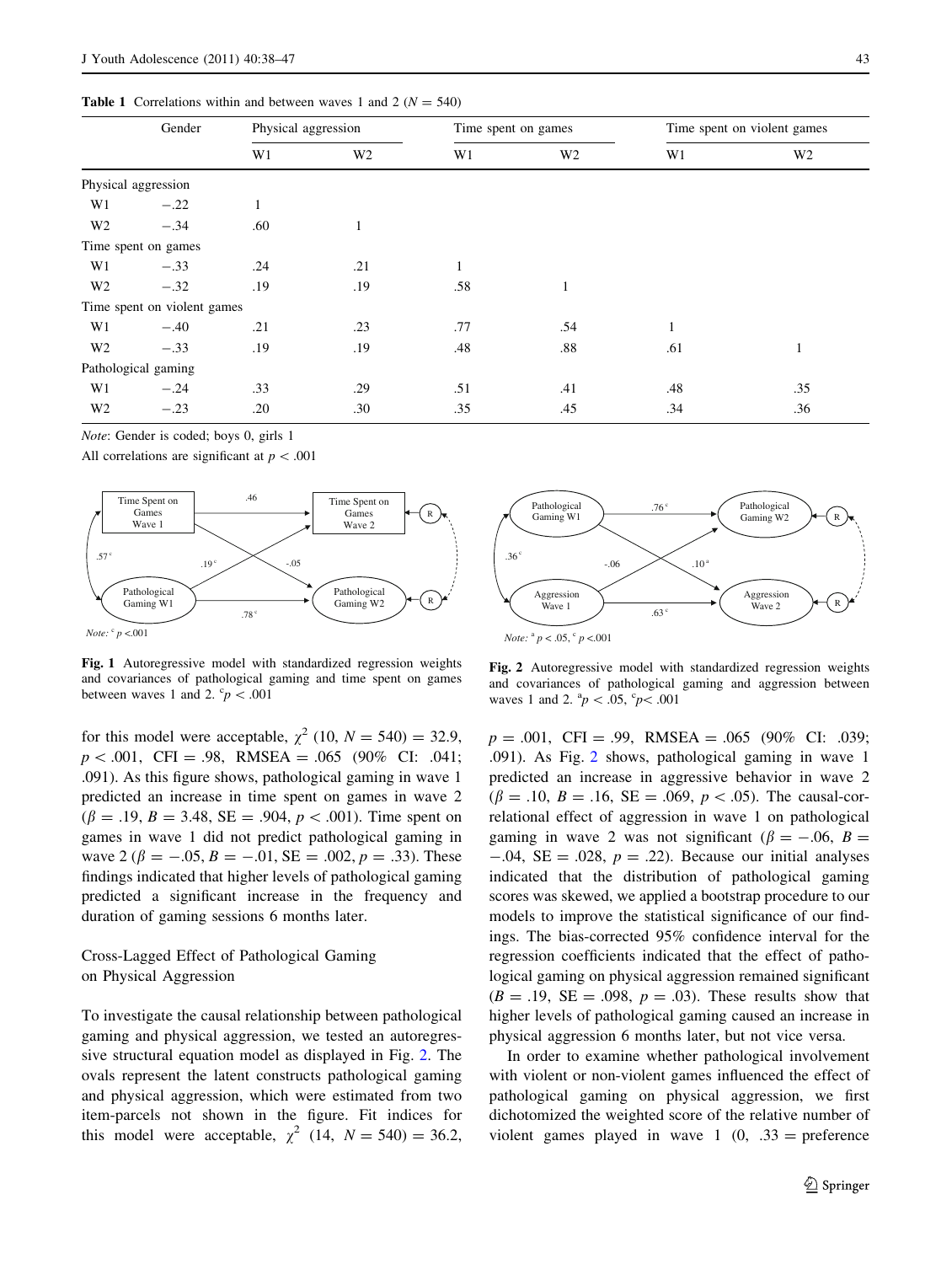<span id="page-6-0"></span>non-violent games;  $.67$ ,  $1$  = preference violent games). Relative violent scores of .5 indicated that these respondents had reported two favorite games, one violent, and one nonviolent. Because these specific scores did not indicate a preference for either violent or non-violent games, respondents with a score of .5 were omitted from this analysis  $(N = 38)$ . Next, we performed multi-group analysis (Jaccard and Wan [1996](#page-9-0)) to the model presented in Fig. [2,](#page-5-0) in order to test whether observed differences in the structural weights for the path between pathological gaming wave 1 and physical aggression wave 2 were statistically significant between players of mostly violent games  $(N = 215)$  and players of mostly non-violent games  $(N = 287)$ .

We estimated a model, in which we did not pose any cross-group constraints, i.e., we allowed the causal path between pathological gaming wave 1 and physical aggression wave 2 to vary between violent gamers and non-violent gamers. In a subsequent model, we constrained this path to be equal across gamers. We tested whether the fit of the constrained model differed from the fit of the unconstrained model. A significant change in the model fit would indicate that the constrained path differed between violent and non-violent gamers, thereby indicating moderation. Multi-group analyses showed no significant chisquare change  $(\Delta \chi^2 \ (N = 502) = .38, \ p = .54)$ . These findings indicated that the effect of pathological gaming on physical aggression was not significantly affected by the violent or non-violent content of games.

# Cross-Lagged Effect of Violent Game Play on Physical Aggression

In order to examine whether the effect of playing violent games on aggressive behavior that was found in previous studies also held for our sample of adolescents, we tested two autoregressive models. We examined the effects of time spent on games and time spent on violent games, as displayed in Fig. 3. The rectangular boxes marked Game Play represent one of the two manifest constructs: time spent on games, or time spent on violent games.



Fig. 3 Autoregressive model with standardized regression weights and covariances of game play and physical aggression between waves 1 and 2. Coefficients before the slash (/) are for time spent on games, coefficients after the slash are for time spent on violent games.  $b_p < .01, c_p < .001$ 

Coefficients for these constructs are separated by a slash. Both model fit indices were acceptable; time spent on games:  $\chi^2$  (5,  $N = 540$ ) = 16.7,  $p = .001$ , CFI = .99, RMSEA = .066, 90% CI: .03-1.0, and time spent on violent games:  $\chi^2$  (5,  $N = 540$ ) = 15.8,  $p = .001$ ,  $CFI = .99$ , RMSEA = .063, 90% CI: .03-1.0.

As Fig. 3 shows, the causal-correlational effect of time spent on games in wave 1 on physical aggression in wave 2  $(\beta = .06, B = .01, SE = .003, p = .09)$  was not significant. The causal-correlational effect of aggression in wave 1 on time spent on games in wave 2 ( $\beta$  = .06, B = .75,  $SE = .462$ ,  $p = .10$ ) was also not significant. However, time spent on violent games in wave 1 showed a significant causal-correlational effect on physical aggression in wave 2 ( $\beta = .09$ ,  $B = .01$ ,  $SE = .003$ ,  $p < .01$ ), but physical aggression in wave 1 did not have a causal-correlational effect on violent game play in wave 2 ( $\beta = .06$ ,  $B = .63$ ,  $SE = .411$ ,  $p = .12$ ). These results indicate that time spent on games in general did not increase physical aggression, but playing violent games did cause an increase in selfreported physically aggressive behavior.

# Gender Moderator Analyses

The zero-order correlations from Table [1](#page-5-0) indicated that gender influenced all game play variables and physical aggression. Across waves, male gamers spent an average of 13.6 h  $(SD = 10.7)$  per week on games, which is much more than female gamers, who spent an average of 5.5 h  $(SD = 5.6)$  per week on games,  $t (536) = 9.06$ ,  $p < .001$ . Similarly, levels of pathological gaming were lower for girls  $(M = 1.52, SD = .59)$  than for boys  $(M = 1.85,$  $SD = .47$ , t  $(536) = 6.18$ ,  $p < .001$ . Regarding use of violent games, we found that only 7% of the favorite games reported by girls were coded violent, whereas 57% of the games reported by boys were coded violent games. Similarly, across waves, time spent on violent games was much lower for girls  $(M = .78, SD = 3.6)$  than for boys  $(M = 8.75, SD = 9.33), t (536) = 10.40, p < .001$ . Gender also influenced self-reported physically aggressive behavior across waves, with boys ( $M = 2.14$ , SD = .76) showing more physical aggression than girls  $(M = 1.61,$  $SD = .62$ ,  $t(536) = 7.62$ ,  $p < .001$ .

Because of these gender differences, our next aim was to examine whether gender moderated the effects on physical aggression found in our models (i.e., the effects of pathological gaming on physical aggression, and the effect of violent game play on physical aggression). To do so, we performed multi-group analysis to test whether observed differences in the structural weights are statistically significant between genders. We examined whether gender moderated the effect of violent game play on physical aggression by constraining the path between violent game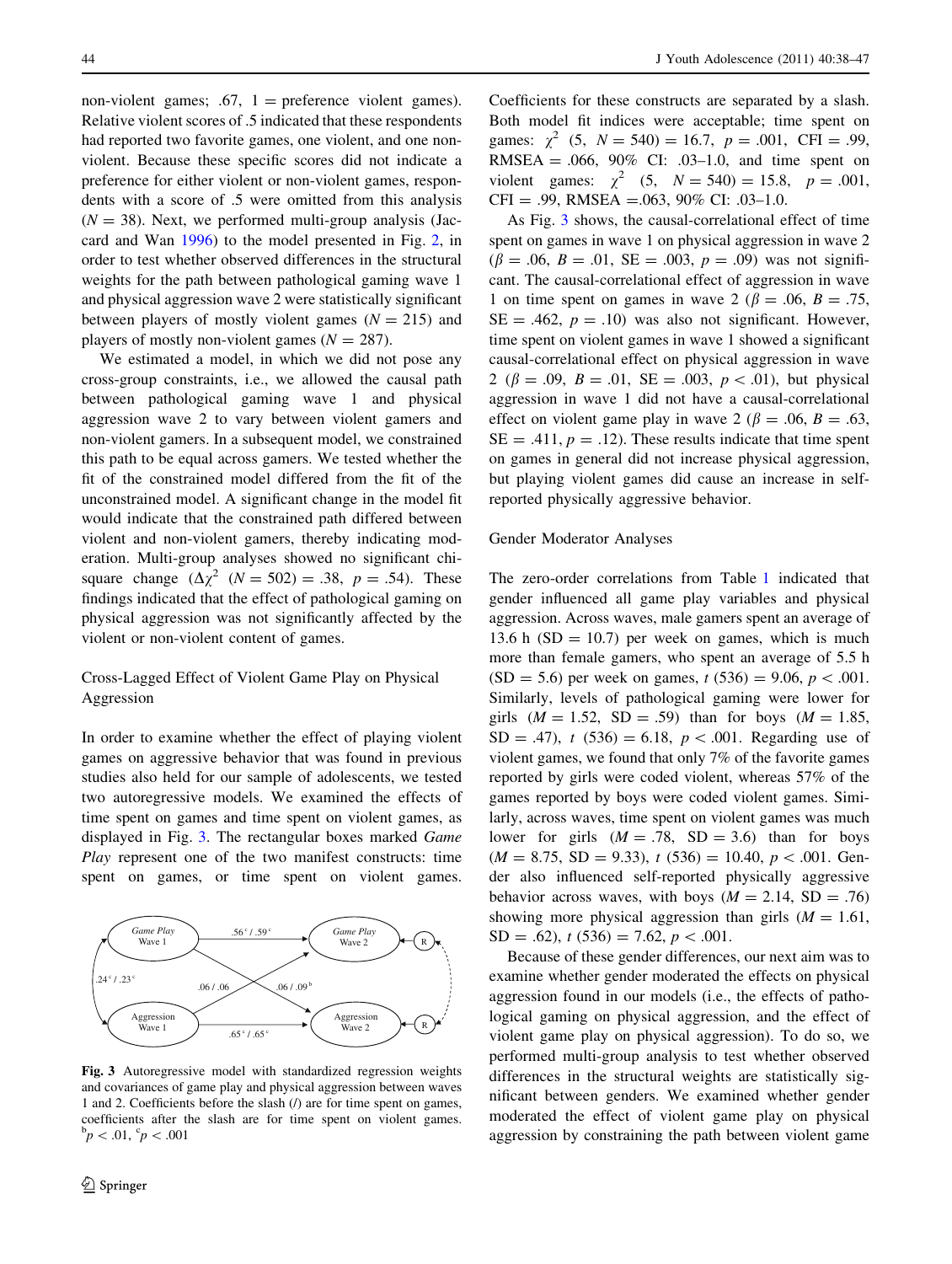play in wave 1 and aggression in wave 2 (Fig. [3](#page-6-0)). Multigroup analyses indicated no significant chi-square change  $(\Delta \gamma^2 \ (N = 540) = 3.01, \ p = .08)$ . Similar to previous studies, our findings showed that although girls were much less likely to play violent games, the effect of playing violent games on physical aggression was not significantly different between girls and boys.

Because girls were generally not likely to play violent games, we expected that any pathological involvement among girls would likely be with non-violent games. Thus, respondents' gender could moderate the effect of pathological gaming on physical aggression. We examined whether gender moderated the effect of pathological gaming on physical aggression by constraining the path between pathological gaming in wave 1 and physical aggression in wave [2](#page-5-0) (Fig. 2). Multi-group analyses indicated a significant chi-square change  $(\Delta \chi^2$  (N = 540) = 15.79, p < .001). Among male gamers, higher levels of pathological gaming predicted an increase in physical aggression 6 months later ( $\beta = .13$ ,  $B = .20$ ,  $SE = .084$ ,  $p = .02$ ). However, among female gamers, higher levels of pathological gaming predicted an unexpected decrease in physical aggression 6 months later ( $\beta = -.24$ ,  $B = -.35$ ,  $SE = .115, p < .01$ .

# Discussion

Based on the definition for pathological gambling from the DSM (APA [2000\)](#page-8-0), pathological gaming is defined as the persistent and recurrent inability to control excessive gaming habits despite associated social and/or emotional problems (Lemmens et al. [2009](#page-9-0)). Several cross-sectional studies have shown that a small group of predominantly male adolescent gamers display numerous signs of pathological gaming while spending excessive amounts of time on games (e.g., Charlton and Danforth [2007](#page-8-0); Gentile [2009](#page-8-0)). Although many studies have implicitly assumed that pathological involvement leads to increasingly excessive gaming binges, the cross-sectional nature of these studies cannot decisively demonstrate whether pathological gaming is indeed progressive, causing excessive gaming habits to exacerbate over time. Similarly, cross-sectional studies that have shown a relationship between pathological gaming and aggressive behavior have generally assumed that pathological involvement causes an increase in aggressive behavior (Caplan et al. [2009;](#page-8-0) Grüsser et al. [2007;](#page-9-0) Kim et al. [2008](#page-9-0)). However, because no longitudinal studies on the relation between pathological gaming and aggressive behavior exist, the effect of pathological gaming on aggressive behavior has never been decisively demonstrated. Furthermore, since previous studies have not taken the content of games into account, we do not know whether aggressive behavior is caused, or possibly aggravated by, pathological involvement with violent games. The present study is the first to address these issues by longitudinally examining the causal relations between pathological gaming, excessive gaming, and physical aggression among 540 adolescent gamers.

Our study yielded three main findings. First, we found that higher levels of pathological gaming predicted a substantial increase in the frequency and duration of gaming sessions 6 months later. This indicates that pathological gaming may be considered progressive, and if this behavior is not controlled or reduced, excessive gaming habits could exacerbate over time, which will likely lead to problems by displacing other important activities (e.g., Griffiths and Davies [2005\)](#page-9-0). Conversely, spending time on games did not predict an increase in pathological involvement, which could indicate that playing computer and video games is not inherently addictive. Second, we found that higher levels of pathological gaming predicted an increase in selfreported physical aggression 6 months later, regardless of whether players were involved with violent or non-violent games. However, this effect was found only for adolescent boys. Adolescent boys predominantly played violent games, with the greater part of their favorite games showing realistic violence considered inappropriate for any adolescent under 18. Therefore, pathological involvement among boys was likely to be with violent games, which may have aggravated the effect on physical aggression. Third, in agreement with previous longitudinal studies, we found that time spent playing violent games specifically, and not just time spent playing games, caused an increase in aggressive behavior (Anderson et al. [2008;](#page-8-0) Gentile and Gentile [2008](#page-9-0); Möller and Krahé [2009\)](#page-9-0). This shows that the violent content of games was predictive of future physical aggression. Similar to these studies, we found no support for the reciprocal relation reported by Slater et al. [\(2003](#page-9-0)), meaning that individual levels of physical aggression did not predict future time spent on violent games. In sum, these findings underline the negative effects of pathological gaming on adolescent gamers, especially if it involves violent games.

In general, pathological involvement with computer or video games seems mostly restricted to adolescent boys. In line with previous findings, the vast majority of adolescent girls showed neither signs of excessive nor pathological gaming (e.g., Griffiths et al. [2004\)](#page-9-0). Furthermore, only a very small minority of female gamers played violent games, and even if adolescent girls played violent games, they spent much less time on them than boys did. This gender difference in violent game play may have attributed to the gender differences in the effect of pathological gaming on physical aggression. Contrary to boys, pathological gaming among adolescent girls actually predicted a decrease in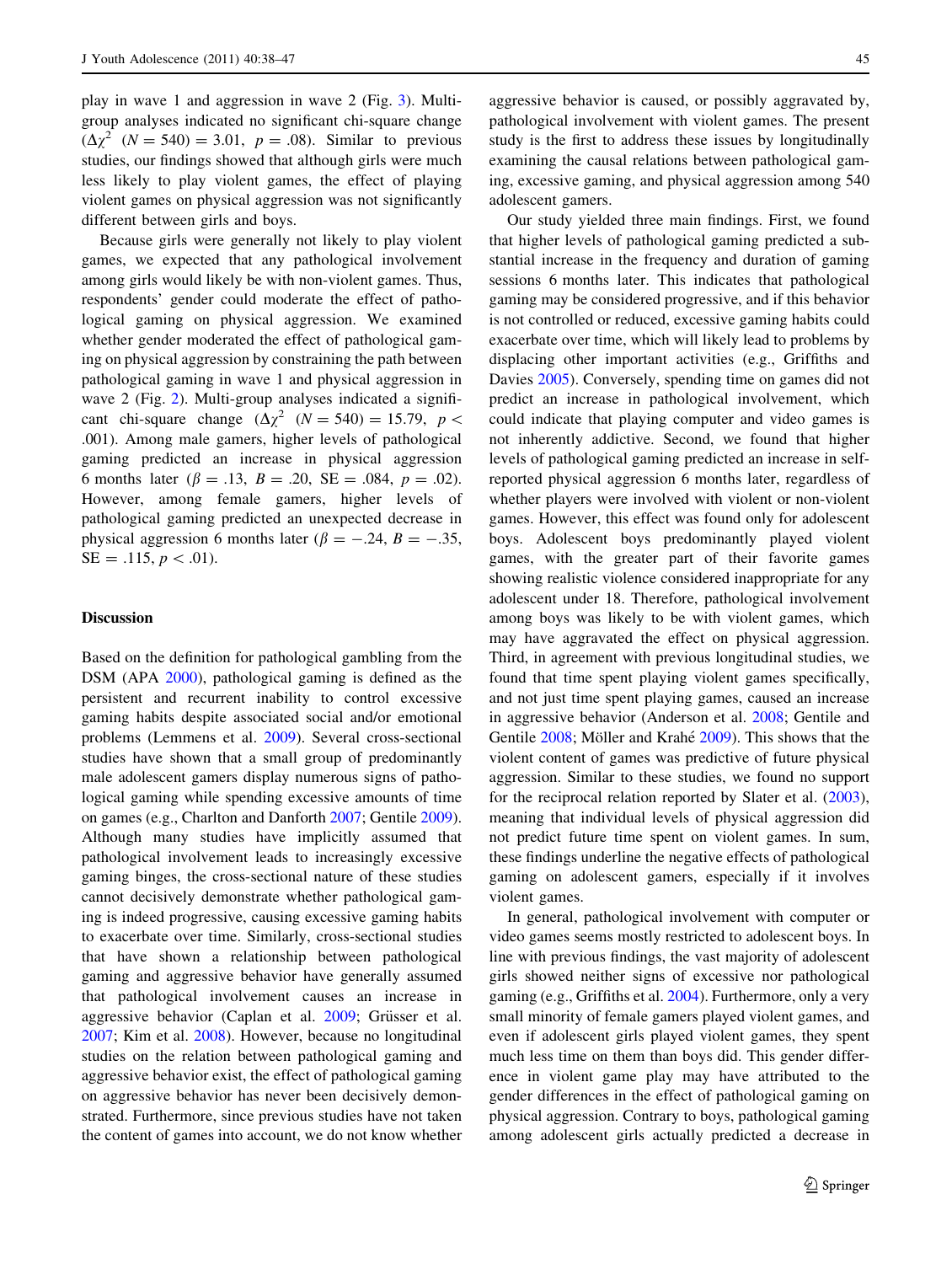<span id="page-8-0"></span>self-reported physical aggression. Similar to the effects of playing violent games on aggression (e.g., Möller and Krahé [2009](#page-9-0)) previous research has also shown a parallel effect: playing social games tends to increase pro-social thoughts and behavior (Gentile et al. [2009](#page-9-0)). Therefore, girls' pathological involvement in distinctively non-violent, arguably social games (e.g., The Sims), could explain the reduction in physical aggression 6 months later.

For male adolescent gamers, pathological involvement with predominantly violent games may explain some of the effect on physical aggression, but our moderation analyses indicated that pathological gaming predicted an increase in physical aggression regardless of violent content. As we previously concluded, high levels of pathological involvement lead to increasingly excessive amounts of time spent on games, which likely leads to displacement of other important activities such as school or homework. These progressive gaming habits may eventually cause problems at school and conflicts with their parents. When attempts are made to stop this excessive behavior, withdrawal symptoms following from abstinence after prolonged use can lead to irritability and aggression (e.g., Young [2009\)](#page-9-0). This could cause adolescents to behave hostile and aggressive in situations where they cannot play, for instance at school, or at home when their parents attempt to restrict them from playing. In turn, this could provide an alternate explanation for the increase in physically aggressive behavior following pathological involvement with games, regardless of the violent content.

The practical implications of these findings may be somewhat disconcerting because they could lead parents to assume that aggressive behavior can be avoided as long as they do not interfere with pathological gaming habits. However, not interfering in order to avoid aggressive reactions and conflicts will exacerbate excessive gaming habits and likely increase associated problems. Furthermore, all addictions and pathological behavior identified in adults commonly start in adolescence or young adulthood (e.g., Wagner and Anthony [2002](#page-9-0)). Thus, if signs of pathological gaming among adolescents are not handled properly, this progressive condition may cause serious problems as these gamers progress into young adulthood, when they are expected to become independent from their parents, find employment or attend higher education.

The current study expanded on research from previous studies by using a more objective rating system to determine whether a game could be considered violent or non-violent, rather than subjective assessments of violent content (e.g., Anderson et al. 2008; Möller and Krahé [2009\)](#page-9-0). However, this dichotomization of violent or non-violent games may have come at the cost of some variance, thereby possibly limiting our effect sizes. Other limitations of our study include the reliance on self-report measures for physical aggression and pathological gaming, both of which are much more common among adolescent boys. Our focus on physical aggression also limits our understanding of the development of other types of aggressive behavior that were not analyzed in the current study, such as social and relational aggression, which may be more prominent among adolescent girls. Nevertheless, our two-wave panel study of Dutch adolescents has broadened the degree of reasonable generalization for the effects of violent games on physically aggressive behavior. Our study has also provided evidence that pathological gaming causes an increase in physical aggression among adolescent boys. The finding that pathological gaming only affects physical aggression among boys does not diminish its importance because adolescent boys are generally the most devoted group of violent game players and most susceptible to pathological involvement.

Open Access This article is distributed under the terms of the Creative Commons Attribution Noncommercial License which permits any noncommercial use, distribution, and reproduction in any medium, provided the original author(s) and source are credited.

#### References

- Anderson, C. A., & Bushman, B. J. (2002). Human aggression. Annual Review of Psychology, 53, 27–51.
- Anderson, C. A., Sakamoto, A., Gentile, D. A., Ihori, N., Shibuya, A., Yukawa, S., et al. (2008). Longitudinal effects of violent video games on aggression in Japan and the United States. Pediatrics, 122, 1067–1072.
- APA (American Psychiatric Association) (2000). Diagnostic and statistical manual of mental disorders (4th ed., text revision). Washington, DC: American Psychiatric Association.
- Atkins, M. S., & Stoff, D. M. (1993). Instrumental and hostile aggression in childhood disruptive behavior disorders. Journal of Abnormal Child Psychology, 21, 165–178.
- Baron, R. A., & Richardson, D. R. (1994). Human aggression (2nd ed.). New York: Plenum.
- Baumeister, R. F. (2003). Ego depletion and self-regulation failure: A resource model of self-control. Alcoholism-Clinical and Experimental Research, 27, 281–284.
- Buss, A. H., & Perry, M. (1992). The aggression questionnaire. Journal of Personality and Social Psychology, 63, 452–459.
- Caplan, S., Williams, D., & Yee, N. (2009). Problematic Internet use and psychosocial well-being among MMO players. Computers in Human Behavior, 25, 1312–1319.
- Carnagey, N. L., & Anderson, C. A. (2005). The effects of reward and punishment in violent video games on aggressive affect, cognition, and behavior. Psychological Science, 16, 882–889.
- Charlton, J. P., & Danforth, I. D. W. (2007). Distinguishing addiction and high engagement in the context of online game playing. Computers in Human Behavior, 23, 1531–1548.
- Chiu, S., Lee, J., & Huang, D. (2004). Video game addiction in children and teenagers in Taiwan. CyberPsychology & Behavior, 7, 571–581.
- Cole, D. A., & Maxwell, S. E. (2003). Testing meditational models with longitudinal data: Questions and tips in the use of structural equation modeling. Journal of Abnormal Psychology, 112, 558–577.
- Gentile, D. A. (2009). Pathological video game use among youth 8–18: A national study. Psychological Science, 20, 594–602.